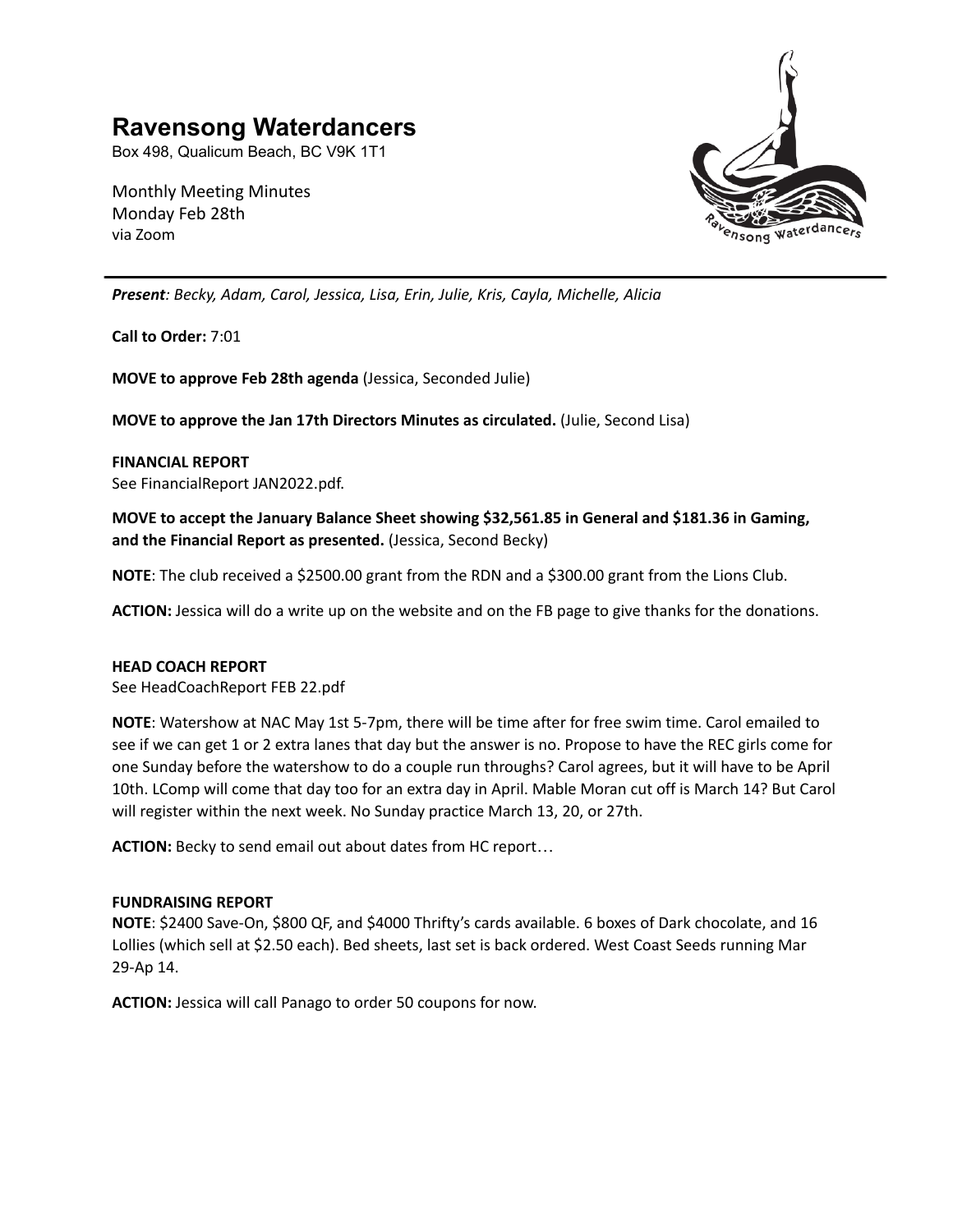#### **OLD BUSINESS**

- a. Bottle Drive Sat March 26th available. No on-site. We could do on-site at Adam's. **ACTION:** Kris to reach out to Nanaimo to set it up. Give members 1-2 weeks to drop off bottles. **ACTION:** Becky to make a flyer to share with the club. Drop off cans/bottles at Adam's house evenings between 5-7 daily. 937 Island Hwy East. Cell# text if need be 250 883 4745.
- b. Recruitment Stickers brochure is okayed to add to RAC report card! **ACTION:** Becky to work on flyer.
- c. Bring a Friend Tuesday April 26th.
- d. Summer Training Camps wait to find out about summer time. **ACTION:** Jessica to ask (March 1st) about pool space. Hope to have a proposal for next meeting.
- e. End of Year gathering proposed silks at circus freaks as an indoors idea. Adam says a BBQ could be at Adams house after. **ACTION:** Jessica will look into options & costs. Timing, after the watershow but before provincials - Sat afternoon? Weekend (June 4?) paid by the club? **ACTION:** Jessica to check with Julie to see if all or a portion can be paid by the club. Carol okayed to buy awards etc.
- f. Extra Sunday's dealt with
- g. Uniforms for LComp T-shirts ordered and ready for pickup Thursday Mar 10.
- h. Equipment might place an order for next year. **ACTION:** Becky to send out info to club about "swimco" and "swimmingmatters" websites for ordering as well as reminder about Shark Cards.

## **NEW BUSINESS**

- a. Hotel bookings for Mable Moran Coquitlam Pool. Book a block of rooms. BCAS might have blocked rooms already? **ACTION:** Julie to look into BCAS general guide to try to find info (what hotel it is) and to send email for booking.
- b. Club photos Thursday April 28th 5:00 7:00. \$50 thank you approved to the photographer. **ACTION:** Adam to ask Summer if she'll do photos again for us. Photo's can be distributed at the BBQ.